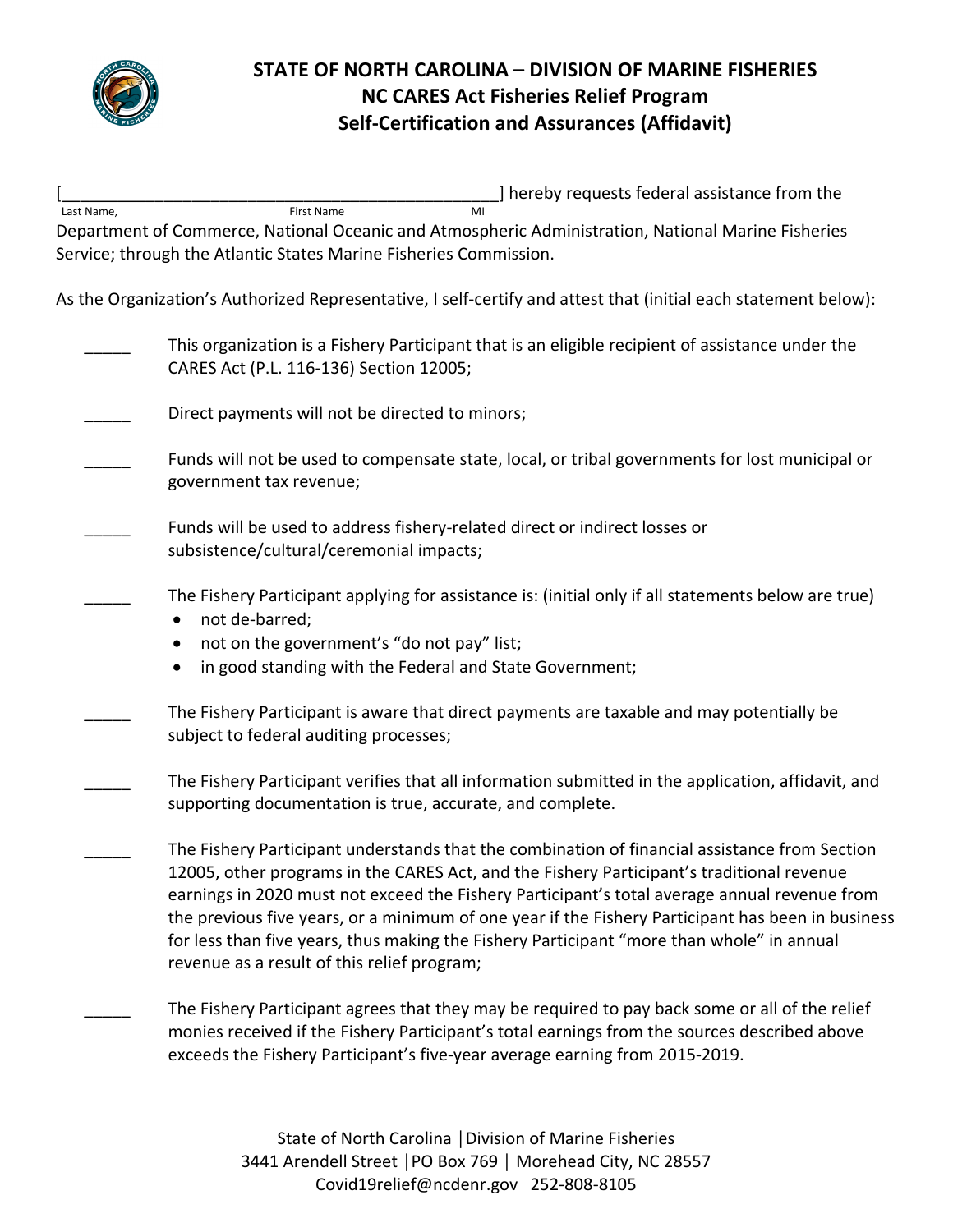

# **STATE OF NORTH CAROLINA – DIVISION OF MARINE FISHERIES NC CARES Act Fisheries Relief Program Self-Certification and Assurances (Affidavit)**

#### **Complete if you are applying for assistance due to incurred economic revenue losses greater than 35%:**

| During the time period from March 1, 2020 to May 31, 2020, what was your pre-tax revenue?                                                   |      |      |      |      |  |  |  |  |
|---------------------------------------------------------------------------------------------------------------------------------------------|------|------|------|------|--|--|--|--|
|                                                                                                                                             |      |      |      |      |  |  |  |  |
| \$<br>(A)                                                                                                                                   |      |      |      |      |  |  |  |  |
| During this same time period of March 1st to May 31st, what was your total annual pre-tax revenue from the previous<br>5 years (2015-2019)? |      |      |      |      |  |  |  |  |
| 2015                                                                                                                                        | 2016 | 2017 | 2018 | 2019 |  |  |  |  |
| (B)                                                                                                                                         | (C)  | (D)  | (E)  | (F)  |  |  |  |  |
| \$                                                                                                                                          | \$   | \$   | \$   | \$   |  |  |  |  |
| Directions on how to calculate your average 2020 revenue loss percentage:                                                                   |      |      |      |      |  |  |  |  |
|                                                                                                                                             |      |      |      |      |  |  |  |  |
| Step 1 - Add items (B) thru (F): \$<br>(G)                                                                                                  |      |      |      |      |  |  |  |  |
|                                                                                                                                             |      |      |      |      |  |  |  |  |
| Step 2 - Divide the total calculated in line (G) by the number of years you reported revenue in boxes (B - F):                              |      |      |      |      |  |  |  |  |
| $$$ (H)                                                                                                                                     |      |      |      |      |  |  |  |  |
|                                                                                                                                             |      |      |      |      |  |  |  |  |
| Step 3 – Divide item (A) by item (H): ________________(I)                                                                                   |      |      |      |      |  |  |  |  |
|                                                                                                                                             |      |      |      |      |  |  |  |  |
| Step 4 - Subtract the total in Step 3 from 1: _____________<br>$\mathbf{u}$                                                                 |      |      |      |      |  |  |  |  |
|                                                                                                                                             |      |      |      |      |  |  |  |  |
| Step 5 – Multiply item (J) by 100 to get your final loss percentage                                                                         |      |      |      |      |  |  |  |  |
| Example:                                                                                                                                    |      |      |      |      |  |  |  |  |
| For March 1, 2020 - May 31, 2020(A) - you made \$5,567. For 2015(B) - \$12,341, 2016(C) - \$14,287, 2017(D) - \$14,932,                     |      |      |      |      |  |  |  |  |
| 2018(E) - \$13,599, and 2019(F) - \$13,007.                                                                                                 |      |      |      |      |  |  |  |  |
|                                                                                                                                             |      |      |      |      |  |  |  |  |
| Step 1-Add \$12,341 + \$14,287 + \$14,932 + \$13,599 + \$13,007 = \$68,166                                                                  |      |      |      |      |  |  |  |  |
| Step 2 - \$68,166 divided by 5 (for the five years reported) = \$13,633                                                                     |      |      |      |      |  |  |  |  |
| Step 3 - \$5,567 divided by \$13,633 = 0.4083                                                                                               |      |      |      |      |  |  |  |  |
| Step $4 - 1 - 0.4083 = 0.5917$                                                                                                              |      |      |      |      |  |  |  |  |
| Step 5 - Multiply 0.5917 by 100 = 59.17%                                                                                                    |      |      |      |      |  |  |  |  |
| **NOTE: Must be above 35% to qualify for relief.                                                                                            |      |      |      |      |  |  |  |  |
|                                                                                                                                             |      |      |      |      |  |  |  |  |